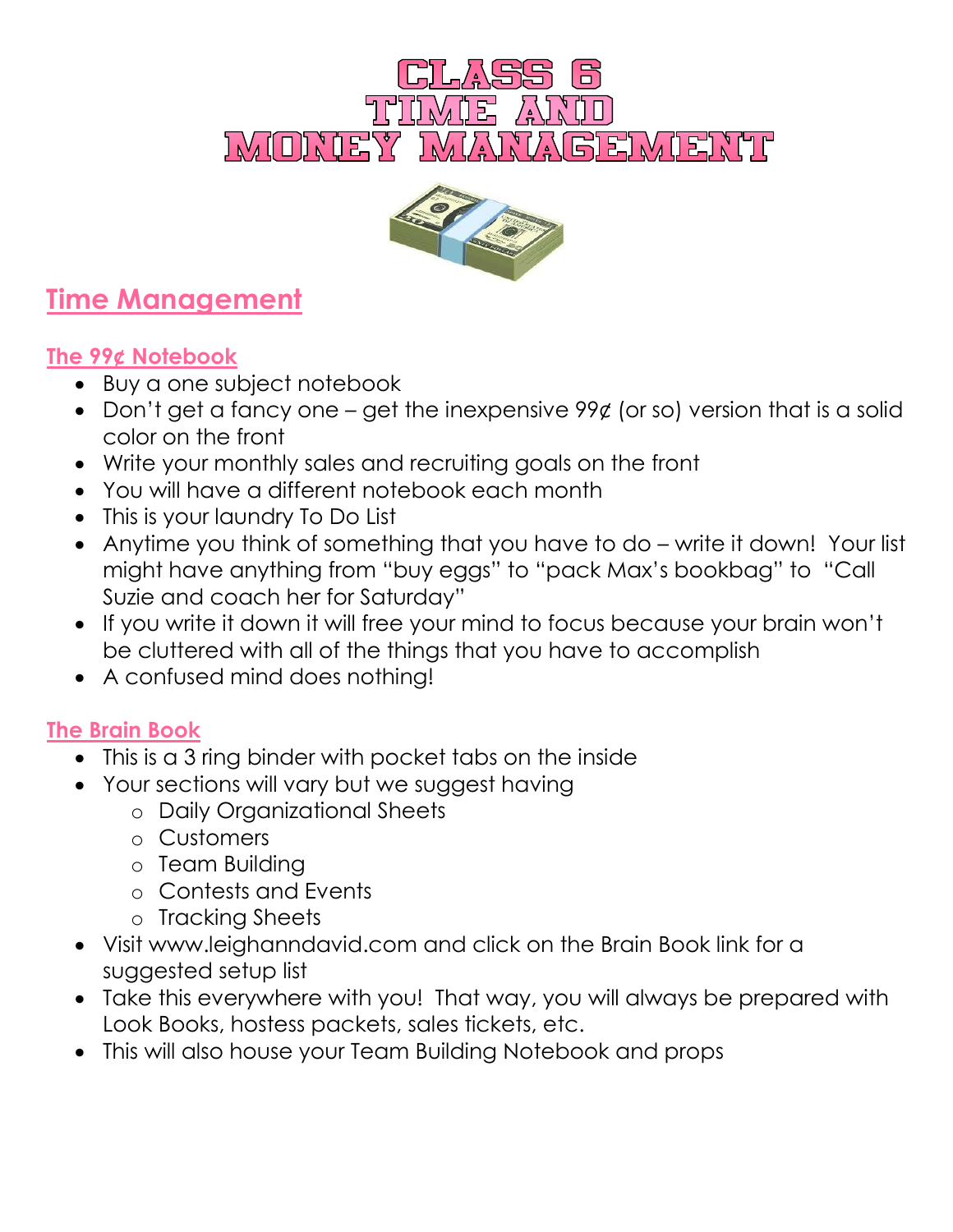#### **Six Most Important Things To Do List**

- Each night before you go to bed, get out your 99 cent notebook and glance over your laundry to do list
- Pick out the 6 things that are the most critical to the next day
- You may want to have 6 personal things and 6 Mary Kay things
- This will help you focus on getting the most important things done
- What about the rest? Delegate! Think of who can help you get the other things done! Your kids? Your husband? A housekeeper? An assistant?
- You will not find Steve Jobs, CEO of Apple, scrubbing the toilets in the office at night or sorting his own mail – neither should you!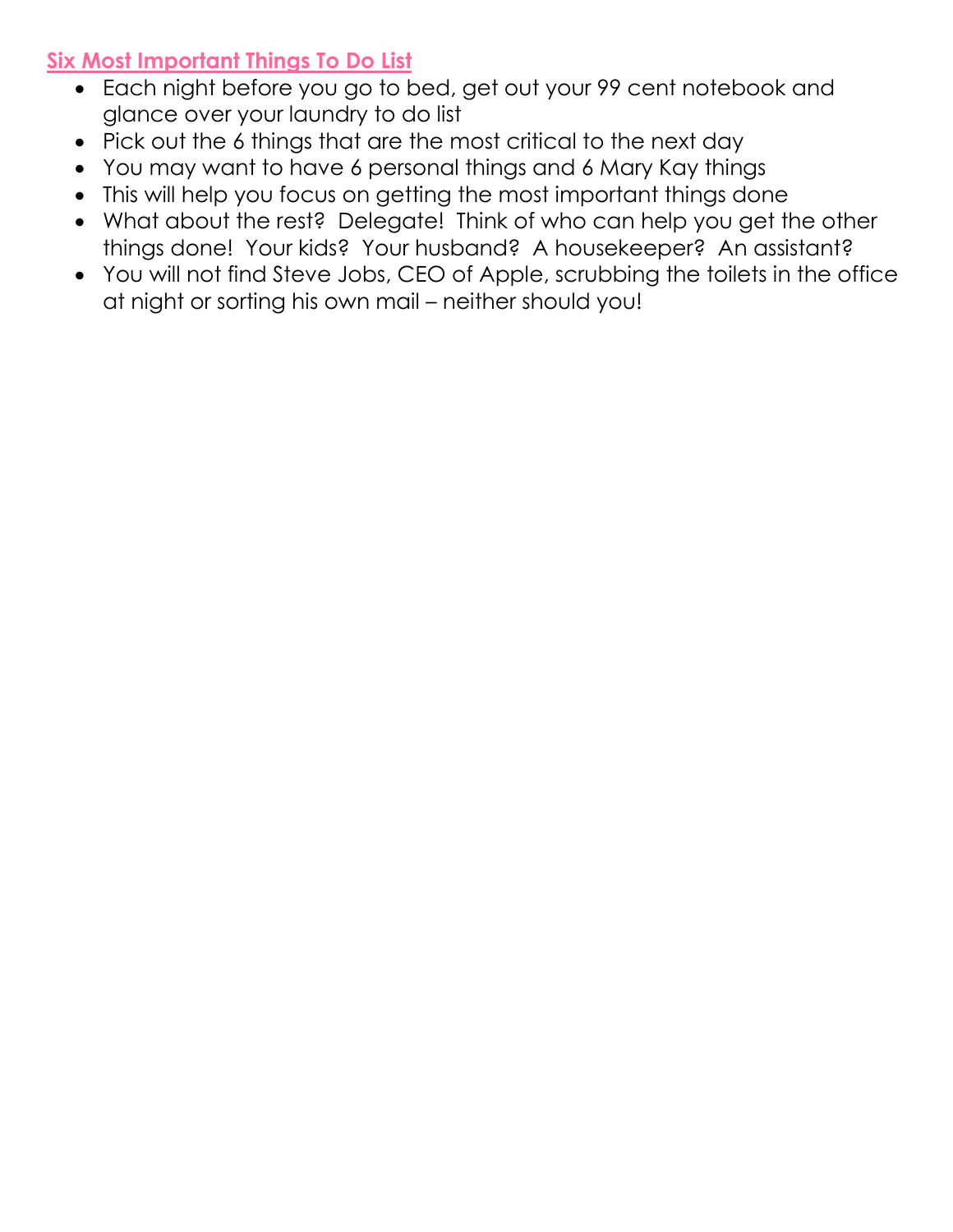## **Money Management**

#### **Before You Get Started**

The first thing you want to do is set up a separate checking account for your Mary Kay business. This account should be linked to your existing personal checking account (so that it is easy to pay yourself on payday) and should also have a debit card. Each time you make a sale you will deposit all of the money into your Mary Kay account. All future product orders and payments of money will be made directly from this account. If you are operating your business correctly, your business will support itself. Meaning, you will never use your credit card again, and all purchases of product and other items will come directly from the funds available in your Mary Kay checking (that will be there as a result of sales and Love Checks!) The size of your store determines what you do with the money from that point forward.

#### **Stocking and Restocking Your Shelves**

Regardless of the size store you have, you ALWAYS take 50% of what you sold and reinvest it in your business. This means that you will place an order with Mary Kay to replace what you have just sold. If you do not do this, you will eventually sell out of your store and will not be able to service your customers. In order to minimize shipping fees, you should try to order only once per month, and doing it around the 10<sup>th</sup> of the month is usually a time when the processing centers are least busy and you will get your product faster than if you place the order at the beginning or end of the month. In general, it is not cost-efficient to order any less than \$200 at a time.

Now, what do you do with the other 50%? It depends on the size of your store.

#### **If you have \$3,600 on your shelf**

Congratulations! You are at profit taking level in your business! Mary Kay always said that in order to service your customers properly, you must have a full store of inventory which is \$3,600. Once you reinvest 50% of your sale, the other 50% is your profit! Now before you go to the mall, make sure you understand these few items:

- Business expenses such as meeting fees, conference registrations, office supplies, etc. are taken out of your 50% profit, NOT your 50% reinvestment.
- Be careful not to overspend on Section 2 items. There are lots of cute items to purchase, but be sure that you are not spending more than 5% of your sales on Section 2. It is cheaper in the long run to use full-size eye shadows, eyeliners, lip glosses, etc. from your store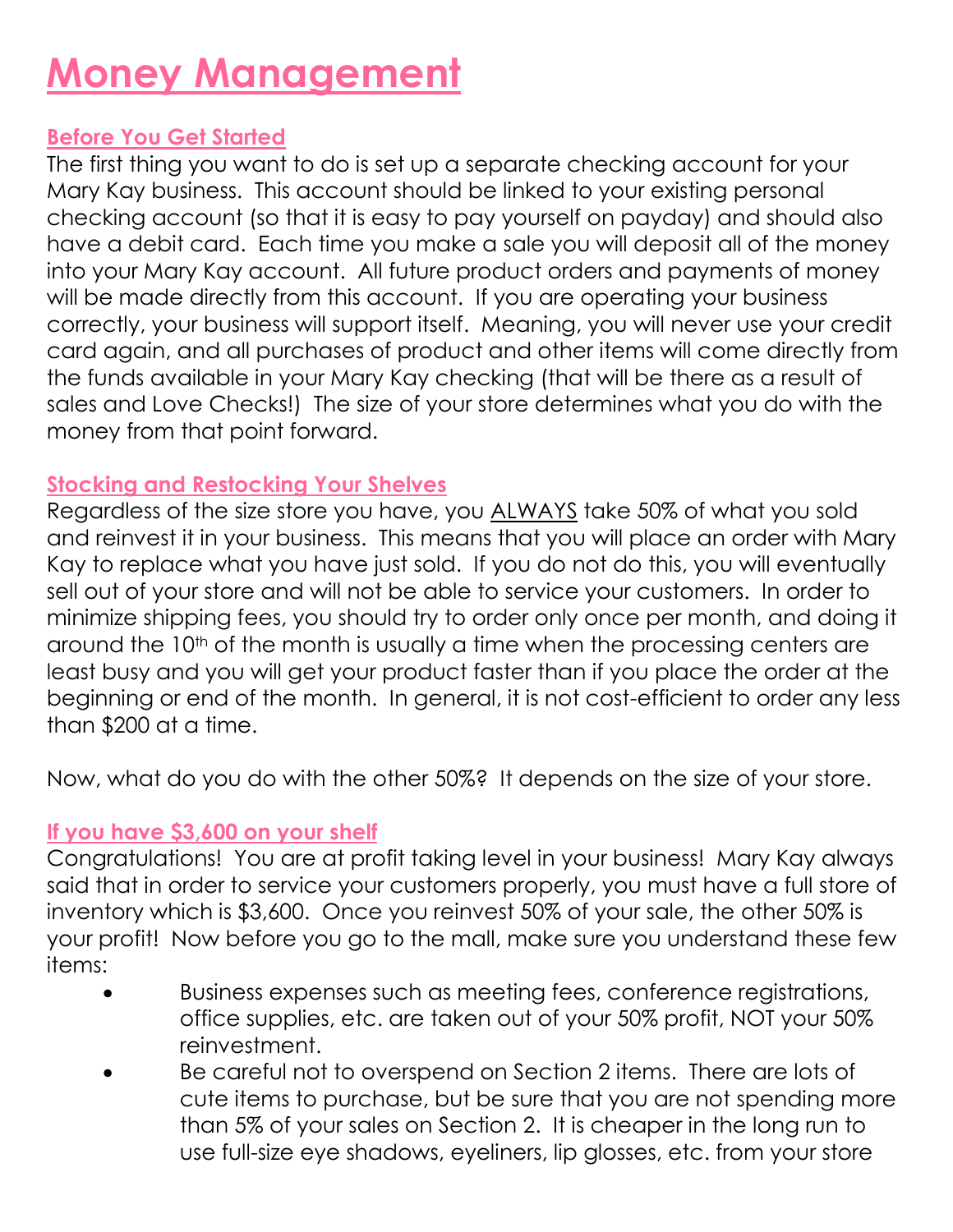than to continuously purchase samples from the company so consider investing in full-size demo items.

 If you financed your store on a credit card or with a loan, you will make your monthly loan payments out of your profit account as well. You want to make at least the minimum monthly payment, but you may choose to pay more. You may want to take your full profit and use it to pay off your initial investment if you do not need the money to pay rent, buy groceries, make a car payment, etc. You may choose to take half of your profit and pay your loan and take the other half for yourself. Whatever you decide is up to you, but make sure to make a payment plan and stick to it! By holding consistent appointments you will have your investment paid off in no time.

#### **If you do not have \$3,600 on your shelf**

You are not yet at profit taking level in your business. Instead of reinvesting just 50% of your sale, you will want to reinvest 100% of your sale. This is so that you will be replacing the items that you just sold, but you are also purchasing items that you did not previously have in stock so that you will eventually grow to having a full store on your shelf. It is important that you are diligent about this process that we call "turning over your inventory." After a few strong skin care parties you will have a full store in no time! The only time you should be using your money for anything other than turning over your inventory is if you are using it for paying off your loan or credit card. Ideally you are using a 0% interest card and will accrue no interest on your balance. Should you be using a card with an interest rate, be sure not to use the card for anything else so that you can keep track of your interest charges because they will be tax deductions at the end of the year.

#### **When Inventory Comes Off of Your Shelf**

There are several ways that inventory will be taken off of your shelf:

- you sold it
- you used it for yourself
- you used it to demo at your appointments
- you gave it away as a raffle or hostess incentive

It is important to remember that each time product comes off of your shelf, you must keep a record of it. You must fill out a sales ticket every single time that product comes off of your shelf. Make no exceptions to this rule! You will track all inventory with your sales tickets. In order to do this you must understand the difference between a product's retail value and wholesale value.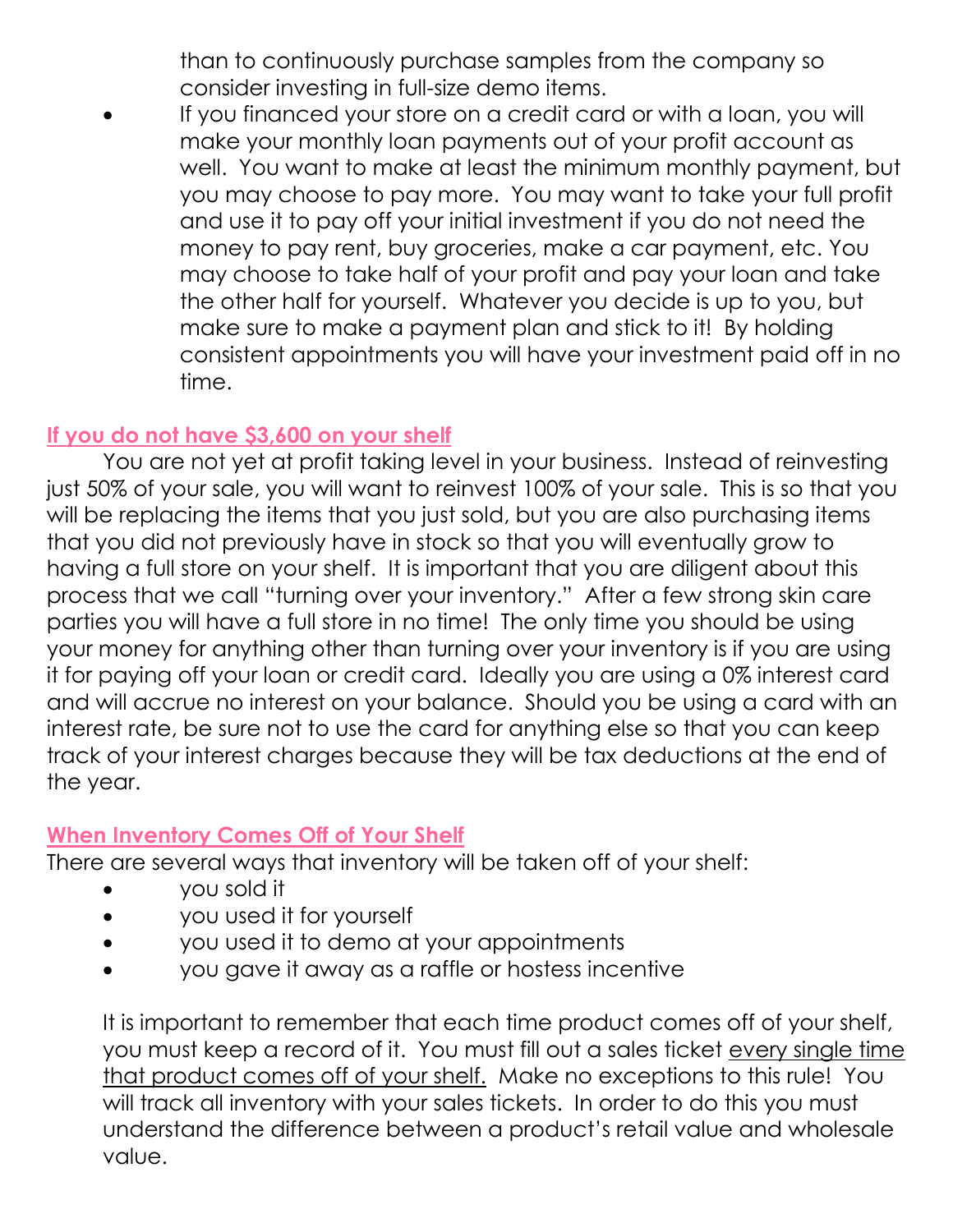**Retail value =** the amount listed in the Beauty Book or Look Book. This is the price that we should charge our customers

**Wholesale value =** the amount that we purchase the product for from the company. This is 50% of the retail value

#### If you sold it:

You will write the customer's name and address on the sales ticket. Write up the ticket at the retail price and charge sales tax on that retail price. (Please be sure to read the section on sales tax below to determine what tax rate to use.) File this ticket behind the customer's profile card.

#### If you used it for yourself:

Instead of writing the customer's name on the ticket, you will write "Personal Use" so that you know this product was used for you. Please note that personal use items are not tax deductions so you will need to keep these receipts separate from all others. Write the product up its wholesale cost, and charge sales tax based on the retail price based on the sales tax rate where you live.

#### If you used it to demo at your appointments:

Instead of writing the customer's name on the ticket, you will write "Party Supplies" so that you know the products were used to demo to customers at appointments. These items are tax deductions for you so you will need to keep these receipts separate from all others. Write the product up at its wholesale cost, and charge sales tax based on the retail price based on the sales tax rate where you live.

#### If you gave it away as a raffle or used it as a hostess incentive:

Instead of writing the customer's name on the ticket, you will write "Hostess Gift" so that you know the products were given away to customers. These items are tax deductions for you so you will need to keep these receipts separate from all others. Write the product up at its wholesale cost, and charge sales tax based on the retail price based on the sales tax rate where you live.

#### **Charging Sales Tax**

When you purchase product from the company, you are charged sales tax on the full retail price of the product. You are prepaying your sales tax to the company. You recoup this sales tax from your customers when you make a sale.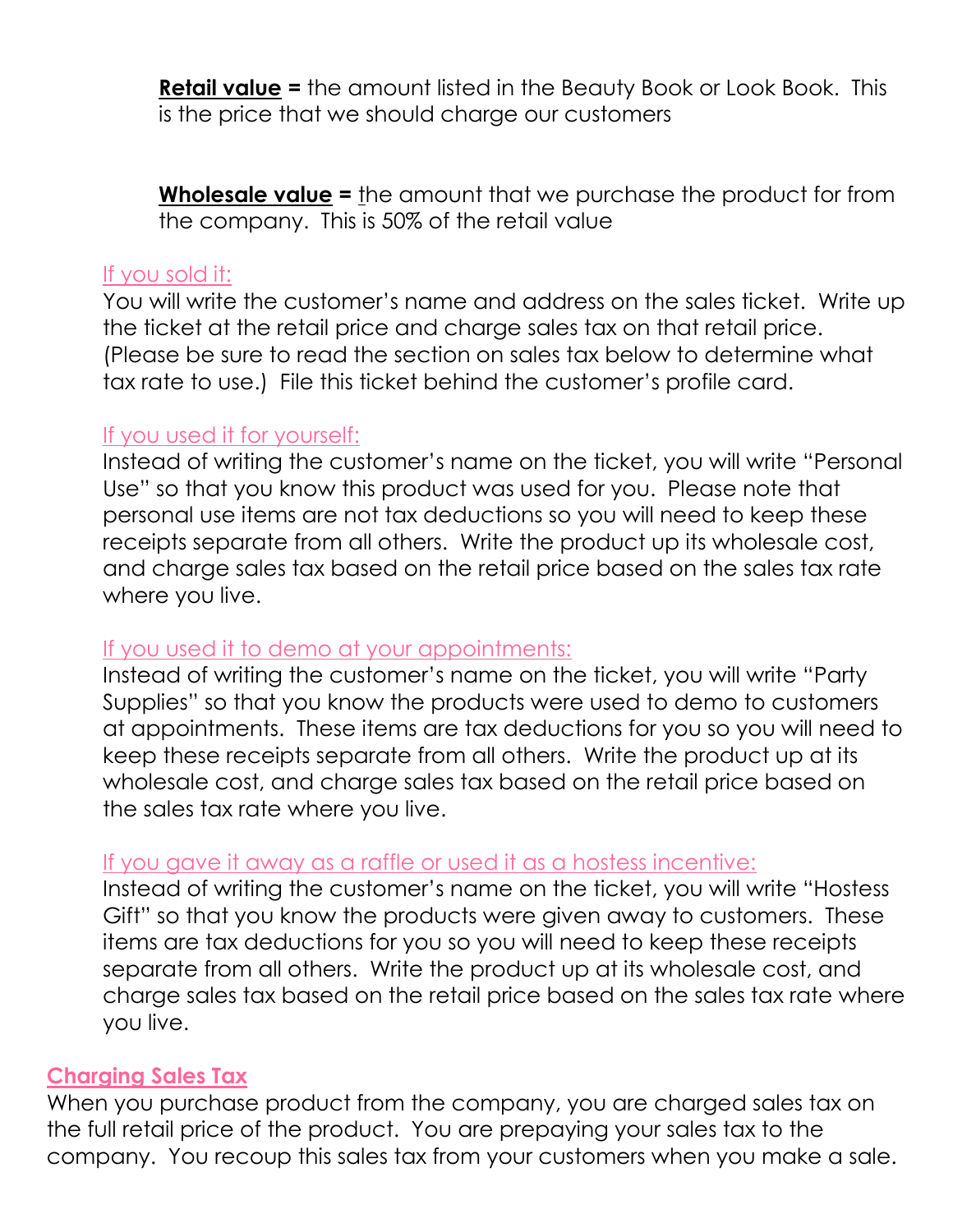Always charge sales tax on the full retail price of the product, even if you happen to give a discount on the actual sale.

> *Example: Assume that you give someone a 10% discount on a product that costs \$100 and that your sales tax rate is 7% and the customer's sales tax rate is also 7%. You will charge them:*

*\$100 retail price \$7 7% sales tax \$107 \$ 10 10% discount on \$100 retail price \$97 total due*

#### **When Your Sales Tax Rate is Different Than Hers**

There may come a time when your sales tax rate is different than that of your customer. You will always charge your customer tax on her tax rate, regardless of whether yours is the same or not. The difference between the two tax rates is called non-recovered sales tax. This is the tax that you were unable to recover from your customers and is a tax deduction to you.

*Example: Assume that you sold someone \$100 in product, your sales tax rate is 7%, and your customer's sales tax rate is 5%. This means you paid \$7 sales tax to the company but only charged your customer \$5 tax.*

> *\$100 retail \$5 sales tax \$105 total due from customer*

*On your copy of the sales ticket you will make a separate line item called "Nonrecovered Sales Tax" which is the difference between what you paid the company in tax and what you were able to recoup from your customer. In this case it is \$2.* 

#### **Car Expenses**

You are able to write off your mileage to and from your Mary Kay appointments or a portion of your regular car maintenance expenses such as oil changes, new tires, etc. You will want to consult your tax advisor for the specific times that you can and cannot deduct mileage and other expenses. A great way to keep track of your travels is by purchasing a small, inexpensive day planner to keep in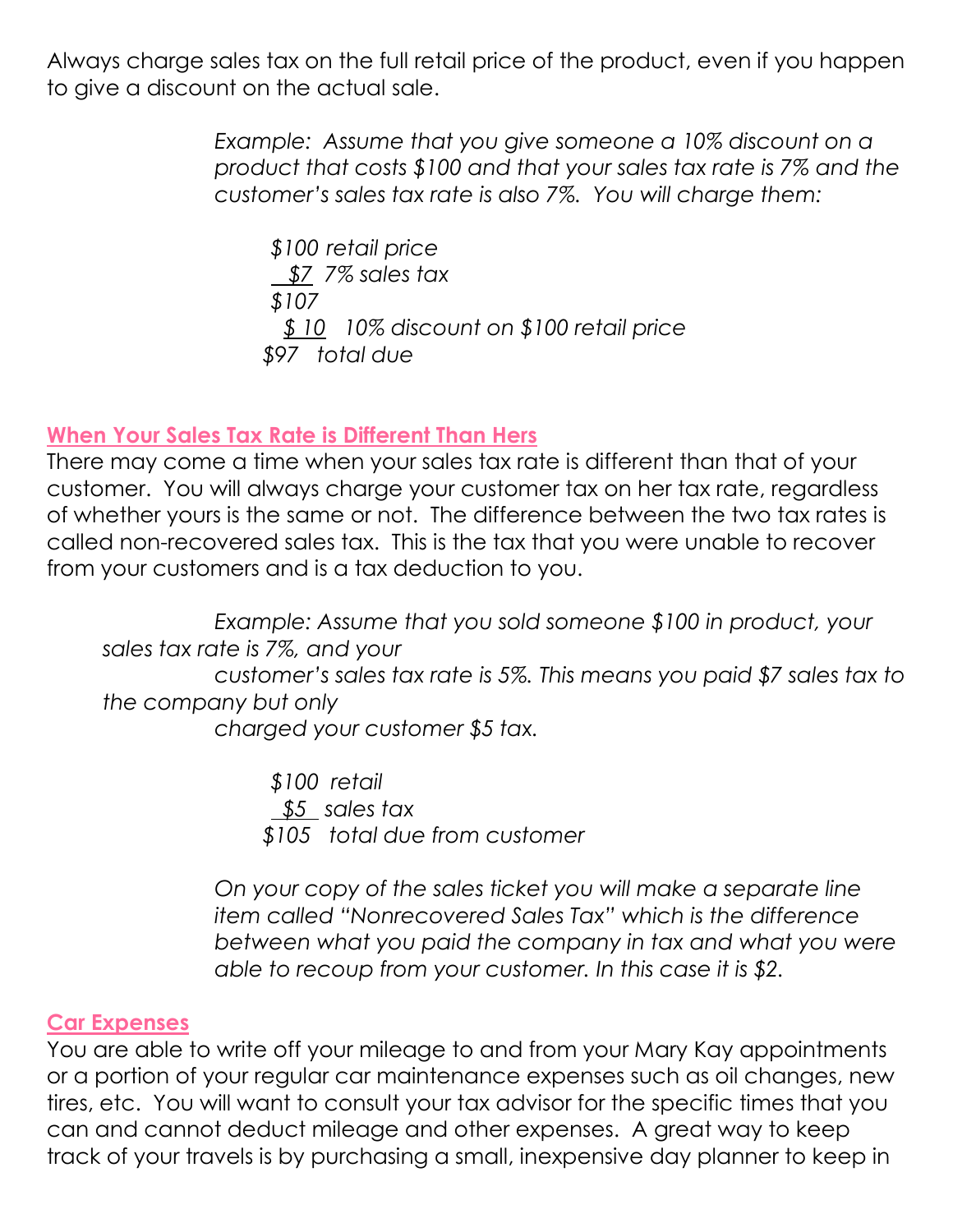your glove box. Each time you travel to a unit meeting, skin care party, etc. you can write down where you drove from and where you drove to. Keep track of your mileage on the odometer in your car. Should you happen to forget to keep track, just write down your starting and ending points and MapQuest can give you the mileage approximation.

#### **Saving For Your Business**

As a consultant, you have the opportunity to participate in many different events with the company. The three main events each year are your National Sales Director's Retreat, Career Conference, and Seminar. The cost of each event varies, and your director can help you project the cost of each event. In order to be able to attend, you are encouraged to set aside a portion of your income from each appointment into a savings account. That way, when registration time comes for events, you will have the money in your account for plane tickets, meals, etc.

#### **Other Expenses**

There are some other expenses that you may incur as a beauty consultant such as your meeting dues, cost of photographs for your portfolio, etc. These expenses should be taken out of your 40% profit account. Make it your goal to take guests with you to your meeting, guest event, or photo shoot so that your sales at the event will more than pay for the cost of the event itself.

#### **Keeping Good Records**

As a business owner, you are responsible for keeping records for your income and expenses. In Mary Kay it is very simple to keep good records! All you have to do is print the attached tax labels onto labels on your printer at home (you can find them on Mary Kay In Touch and search for Tax Labels). Use an 8 ½ x 11 manila folders so that you have plenty of space for your receipts, packing slips, etc.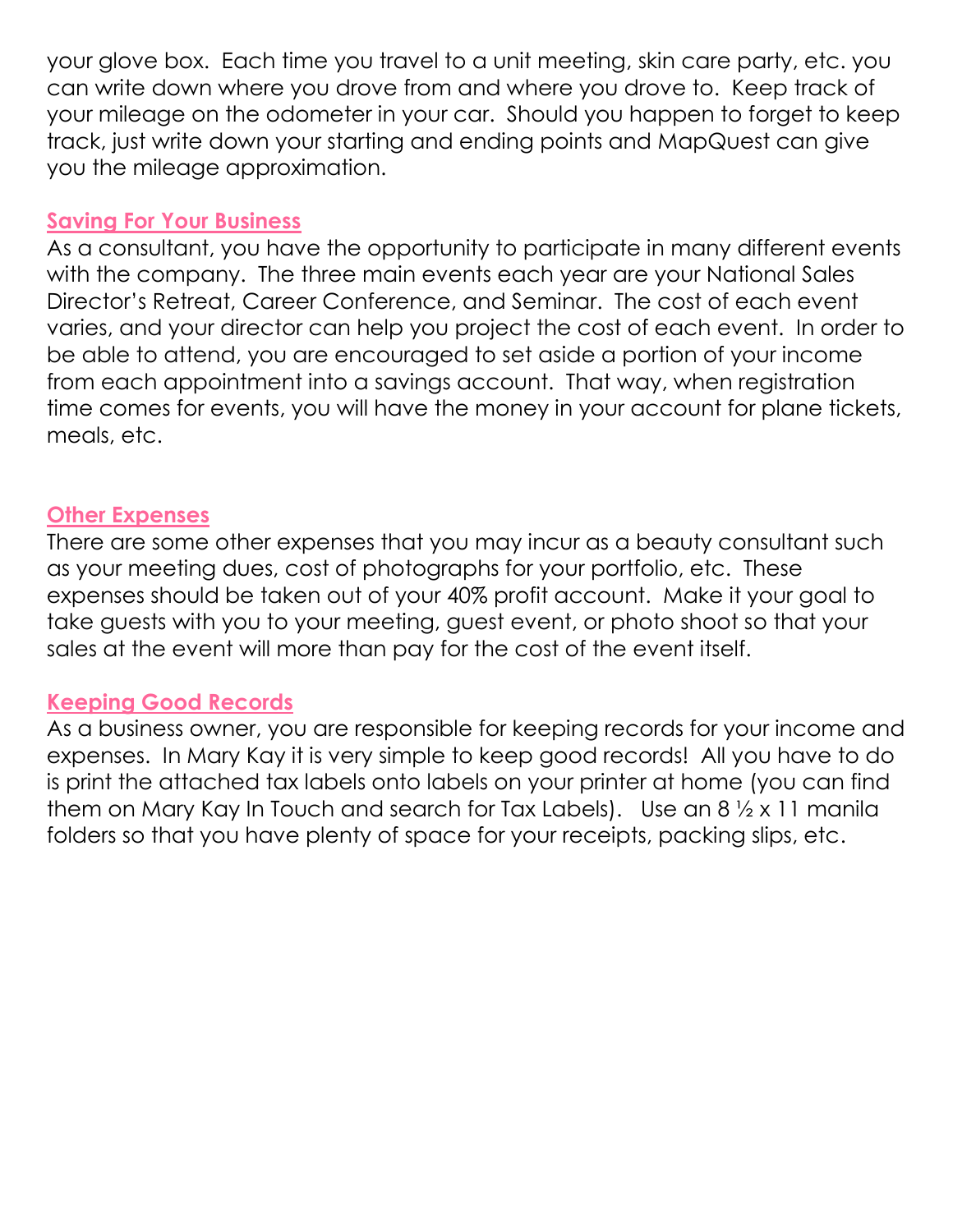# **\$mart Ordering**



Are you ordering \$MART? When you submit a product order do you think about getting the most for your money? Do you plan to receive the monthly bonus with each order placed? Do you keep a close eye on your inventory to be sure you can provide the best customer service possible? Or do you wait until you need products? (Customers have already ordered an item you don't have.) Are you constantly "borrowing" or "exchanging" product with your sister consultants? Do you track your Star Consultant status?

YOU are \$MART businesswomen! Your commitment to integrity and excellence compels you to bring that excellence into each facet of your business!

Here are a few business "tips" I'd like you to keep in mind when ordering your Mary Kay products:

- **Did you know that for every order shipped from a Mary Kay Distribution Center you pay \$8.95 shipping regardless of the size of the order?** Therefore I encourage you to place one order per month. (Thankfully Mary Kay has instituted the Earned Discount Privilege for those cosmetic 911 situations. Remember though that regularly taking advantage of it will end up costing you \$\$\$\$.)
- **Did you know that the Distribution Centers have the fastest "turn around time" between the 12th and the 21st of each month?** In honor of Mary Kay's favorite number, why not make a point of ordering on the 13<sup>th</sup> each month?
- **Did you know that Mary Kay Beauty Consultants often wait until the end of the month to order?** (Partly a function of being procrastinating human beings and partly as a result of Company, Area and Unit monthly qualification deadlines.) Understandably, this puts a great deal of pressure on the distribution centers at the end of every month.
- Did you know that all the orders from the previous month must be processed before the distribution centers will even look at your order placed during the first few days of the month? **Therefore it is always better**